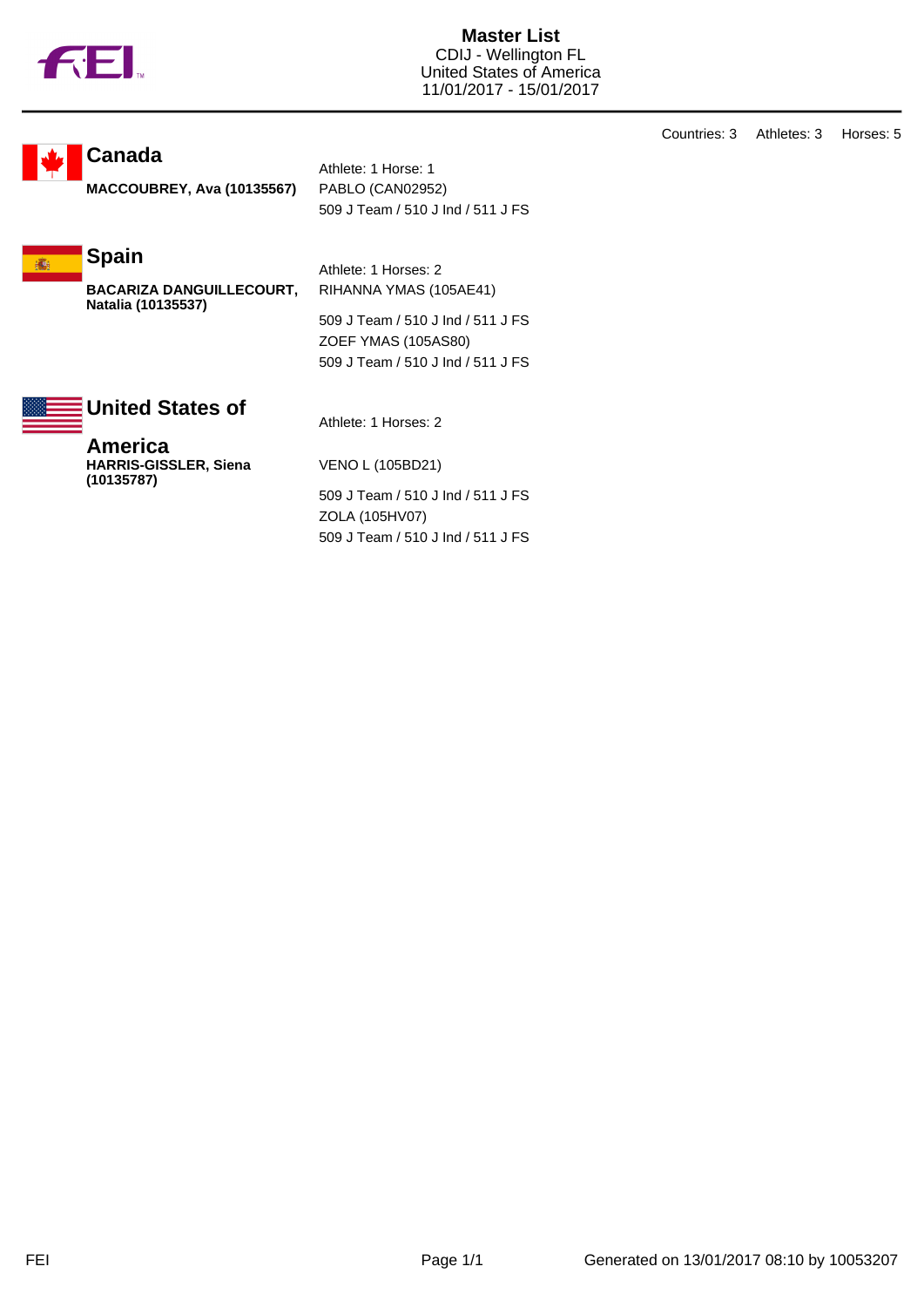

**Master List** CDI-W - Wellington FL United States of America 11/01/2017 - 15/01/2017

|   | <b>Argentina</b>                               | Athlete: 1 Horse: 1                                  |
|---|------------------------------------------------|------------------------------------------------------|
|   | <b>MANFREDI, Maria Florencia</b><br>(10047514) | BANDURRIA KACERO (104FE18)                           |
|   |                                                | 500 GP / 501 GP FS                                   |
|   | <b>Armenia</b>                                 | Athlete: 1 Horse: 1                                  |
|   | <b>SCHOPF, Carrie (10023677)</b>               | DE VALUE (GER28143)                                  |
|   |                                                | 500 GP / 502 GPS                                     |
|   | Canada                                         |                                                      |
|   | BOYLEN, Christilot (10003172)                  | Athletes: 5 Horses: 5<br>DRENTANO (104DG90)          |
|   |                                                | 500 GP / 502 GPS                                     |
|   | BROOKS, Jacqueline (10003246)                  | D NIRO (102RN41)                                     |
|   |                                                | 500 GP / 501 GP FS                                   |
|   | <b>FRASER, Brittany (10037316)</b>             | ALL IN (103Cl17)                                     |
|   |                                                | 500 GP / 501 GP FS                                   |
|   | <b>IRVING, Jill (10045087)</b>                 | DEGAS 12 (102UP94)                                   |
|   |                                                | 500 GP / 501 GP FS                                   |
|   | LANE, Megan (10037007)                         | CARAVELLA (102OQ76)                                  |
|   |                                                | 500 GP / 501 GP FS                                   |
|   | <b>Denmark</b>                                 | Athlete: 1 Horse: 1                                  |
|   | GUNDERSEN, Mikala Münter                       | MY LADY (103KN32)                                    |
|   | (10033441)                                     | 500 GP / 501 GP FS                                   |
|   |                                                |                                                      |
|   | Germany                                        | Athlete: 1 Horse: 1                                  |
|   | KLIMKE, Michael (10000528)                     | DJAMBA DJOKIBA (104IC95)<br>500 GP / 502 GPS         |
|   |                                                |                                                      |
|   | Great Britain                                  | Athlete: 1 Horses: 2                                 |
|   | PAPE, Suzan (10011925)                         | HARMONY'S DON NOBLESSE (104OE60)<br>500 GP / 502 GPS |
|   |                                                | HARMONY'S FIORANO (1040E59)                          |
|   |                                                | 500 GP / 501 GP FS                                   |
|   | <b>Philippines</b>                             |                                                      |
|   | TZINBERG, Ellesse (10021350)                   | Athlete: 1 Horse: 1<br>PAVAROTTI 85 (GER44159)       |
|   |                                                | 500 GP / 501 GP FS                                   |
|   | <b>Spain</b>                                   |                                                      |
| 癬 |                                                | Athlete: 1 Horse: 1                                  |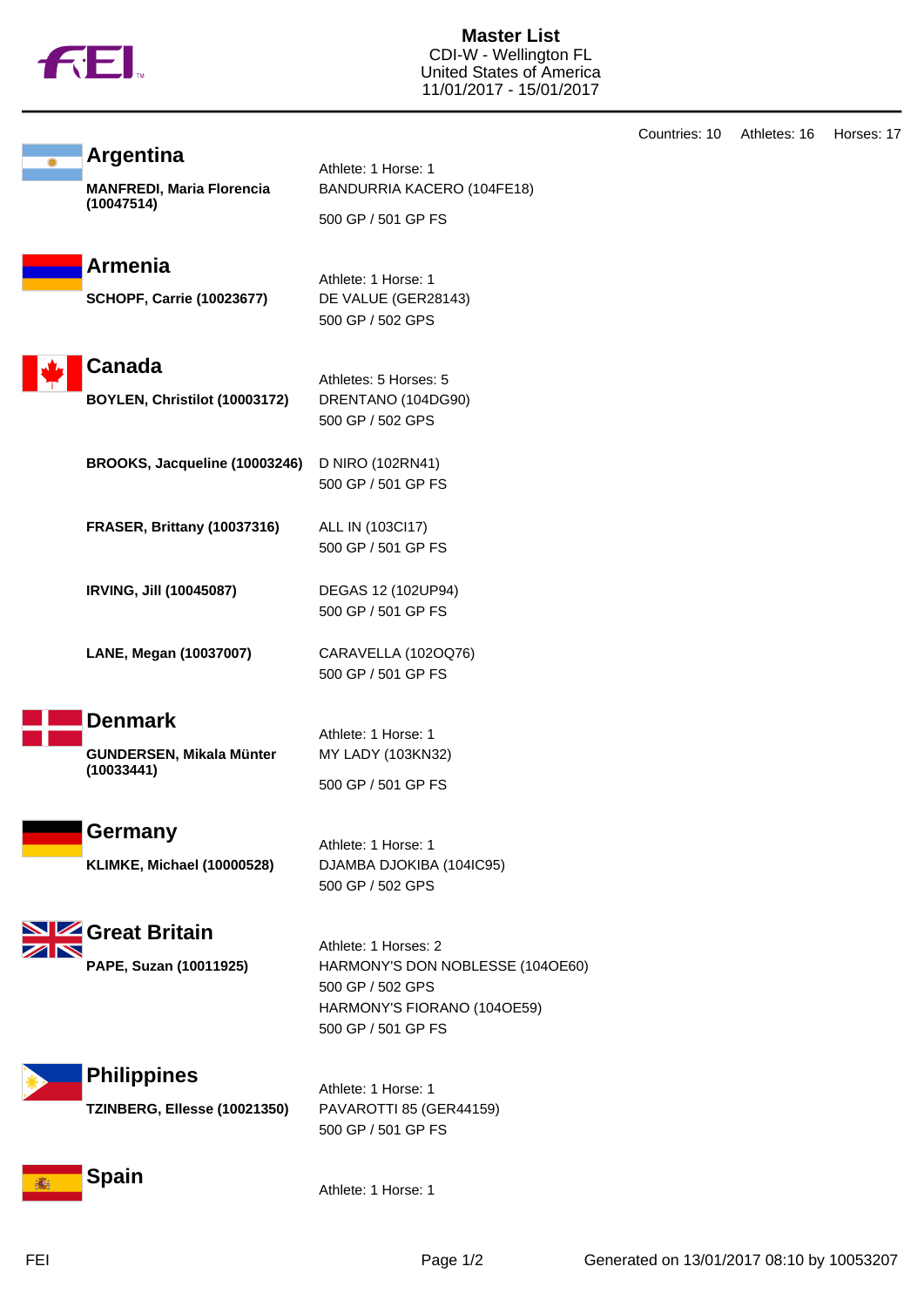

**Master List** CDI-W - Wellington FL United States of America 11/01/2017 - 15/01/2017

**MATUTE GUIMON, Juan (10003267)**

DON DIEGO YMAS (103DH64) 500 GP / 501 GP FS

RUBIN CORTES OLD (102NG80)



## **Switzerland**

**BERTSCHINGER, Barbara (10115729)**





Athletes: 3 Horses: 3

Athlete: 1 Horse: 1

**America**<br>**POAG, Katie (10039645)** 

**POAG, Katie (10039645)** ZONNEKONING (104EX85) 500 GP / 501 GP FS

**RIZVI, P.j. (10066001)** BREAKING DAWN (NED42488) 500 GP / 501 GP FS

**WILCOX, Lisa (10011391)** GALANT (103ZE45)

500 GP / 501 GP FS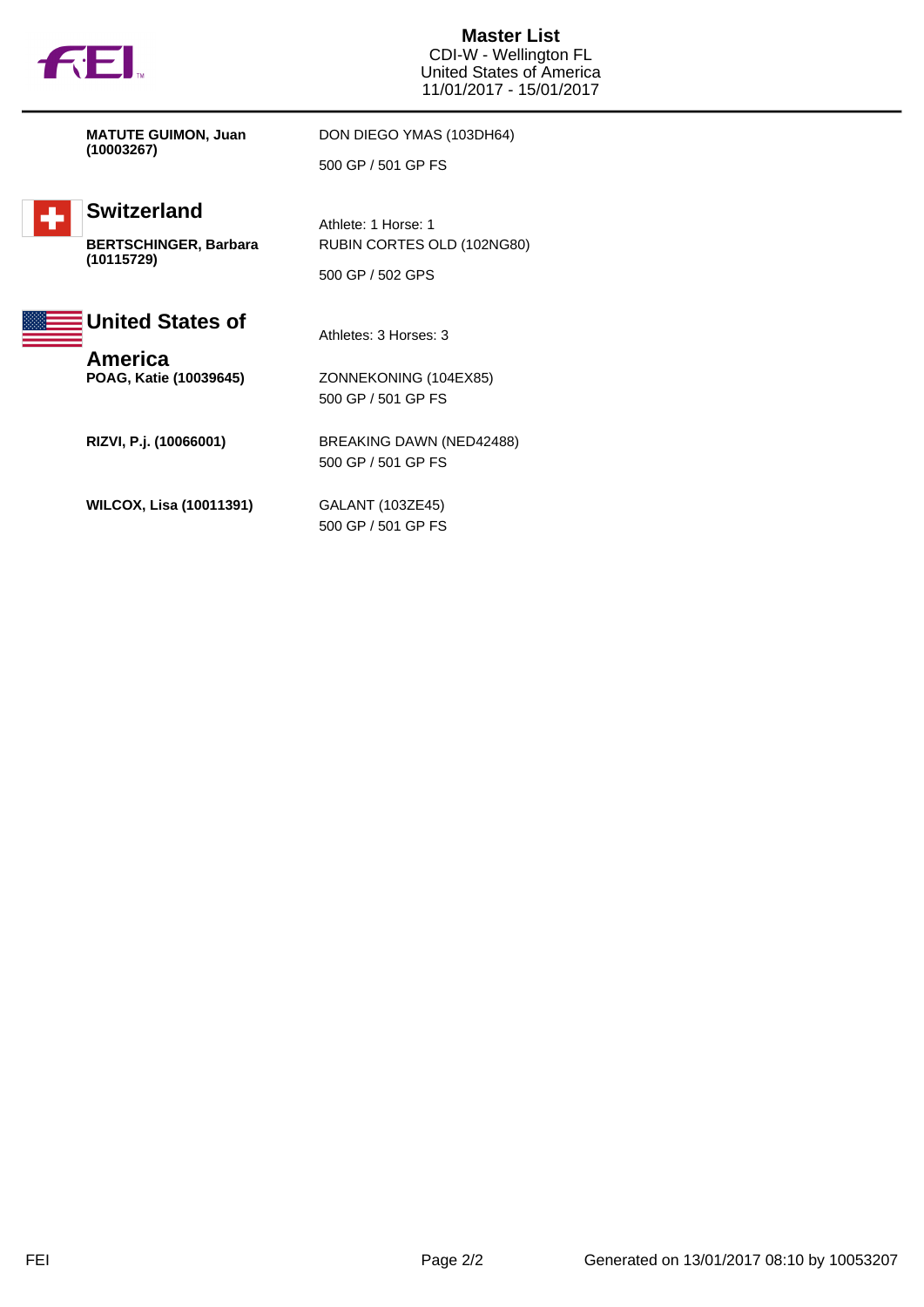

**Master List** CDI1\* - Wellington FL United States of America 11/01/2017 - 15/01/2017

| <b>Austria</b>                                          | Athlete: 1 Horse: 1                                       |
|---------------------------------------------------------|-----------------------------------------------------------|
| STUMPF, Katharina (10040077)                            | FOR MY LOVE (ESP40469)                                    |
|                                                         | 503 PSG / 504 Int I / 505 Int I FS                        |
|                                                         |                                                           |
| Canada                                                  |                                                           |
|                                                         | Athletes: 3 Horses: 3                                     |
| BOYLEN, Christilot (10003172)                           | ROCKYLANE (105FZ33)<br>503 PSG / 504 Int I / 505 Int I FS |
|                                                         |                                                           |
| KELLOCK, Lindsay (10028935)                             | ROYAL PRINZ (103LZ37)                                     |
|                                                         | 503 PSG / 504 Int I / 505 Int I FS                        |
|                                                         |                                                           |
| SHINGLER, Krstyalann (10054184) FIDELIO (104ZO55)       |                                                           |
|                                                         | 503 PSG / 504 Int I / 505 Int I FS                        |
|                                                         |                                                           |
| Germany                                                 | Athletes: 2 Horses: 2                                     |
| <b>KLIMKE, Michael (10000528)</b>                       | LEMONY'S NICKET (105LC91)                                 |
|                                                         | 503 PSG / 504 Int I / 505 Int I FS                        |
|                                                         |                                                           |
| KOSCHEL, Christoph (10012140)                           | BALLENTINES 10 (105BE17)                                  |
|                                                         | 503 PSG / 504 Int I / 505 Int I FS                        |
|                                                         |                                                           |
| Spain                                                   | Athlete: 1 Horse: 1                                       |
| GOMEZ MOLINA, Pablo (10114069) SERENO DE YMAS (103VM96) |                                                           |
|                                                         | 503 PSG / 504 Int I / 505 Int I FS                        |
|                                                         |                                                           |
| <b>United States of</b>                                 |                                                           |
|                                                         | Athlete: 1 Horse: 1                                       |
| America                                                 |                                                           |
| HICKEY, Christopher (10015887)                          | DIAMANT SKY (104FT16)                                     |
|                                                         | 503 PSG / 504 Int I / 505 Int I FS                        |

Countries: 5 Athletes: 8 Horses: 8